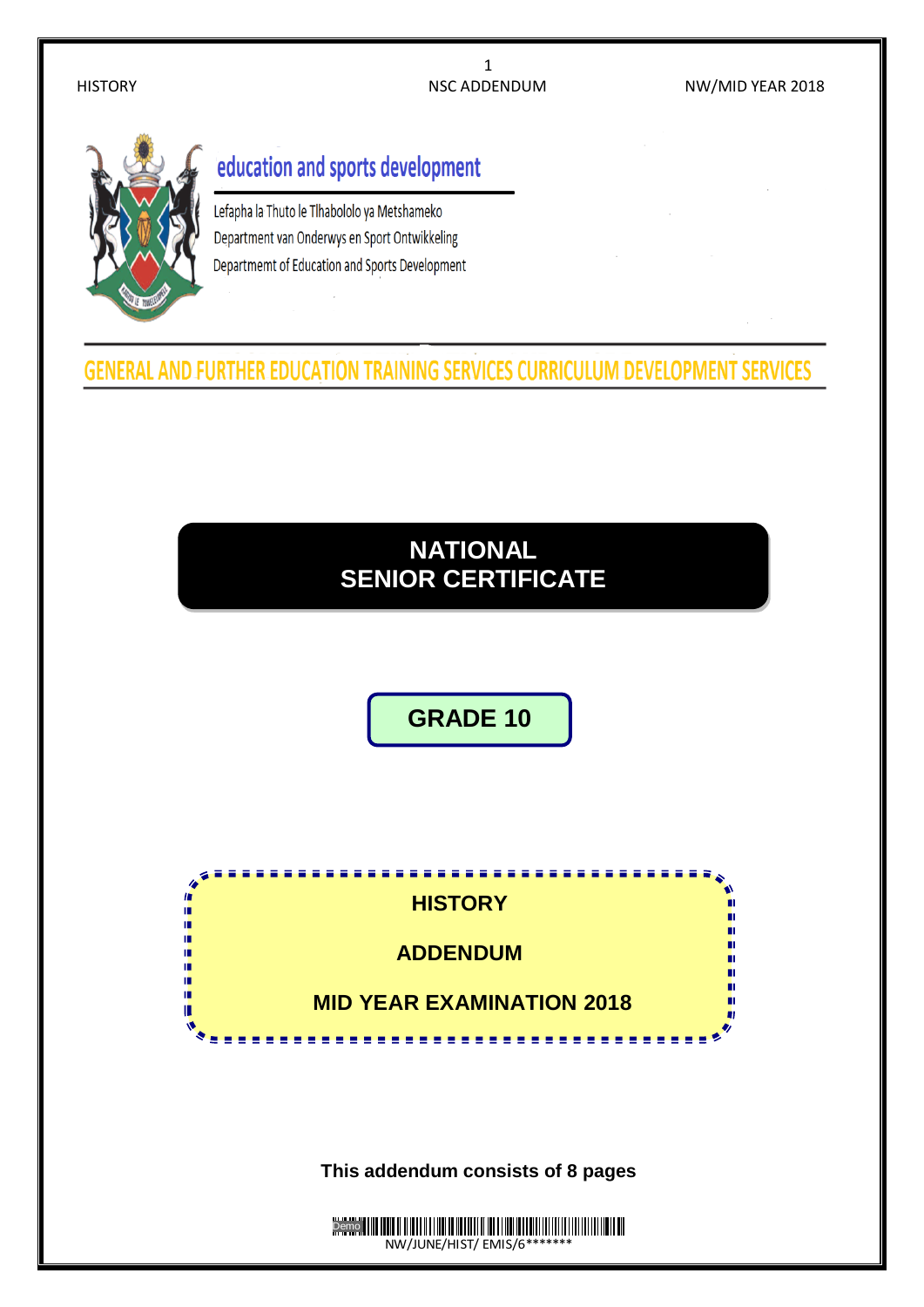## **QUESTION 1: HOW DID ASKIA MUHHAMAD RULE THE SONGHAI KINGDOM BETWEEN 1493 AND 1528?**

## **SOURCE 1A**

The source below explains how Askia Muhammad ruled Songhai kingdom from 1493.

After the death of Sunni Ali, the ruler who had solidified (strengthened) the Songhai kingdom from 1464 to 1492, Muhammad tried, as early as February 1493, to wrest (take) power from Sunni Ali's son Sunni Baru, who had been elected by acclamation (loud approval) on January 21. At the Battle of Anfao on April 12, 1493, Muhammad's forces, though inferior in number, were victorious. After conquering the enemy, Muhammad's assumed title of Askia in order to ridicule (make fun of), it is said, the daughters of the fallen Sunni's who said of him a sa tya, or "he will not be". The name Askia became the name of the dynasty that he founded and the name of its leaders.

While Sunni Ali had been a warrior (fighter), Muhammad was above all a statesman. He set up an efficient administration of the regions conquered by Sunni Ali. He began by dividing Songhai into provinces and placed each under a governor. A standing army and a fleet of war canoes were organised under the command of a general and admiral. Moreover, Muhammad created the positions of director of finance, justice, interior, protocol, agriculture, waters and forests, and of "tribes of the white races" (Moors and Tuaregs). All these officials were for the most part chosen from among the nobles and were brothers, sons, or cousins of Muhammad.

> From htts://www.britanica.com/biography/Muhammad-I-Askia Accessed on 11 April 2018

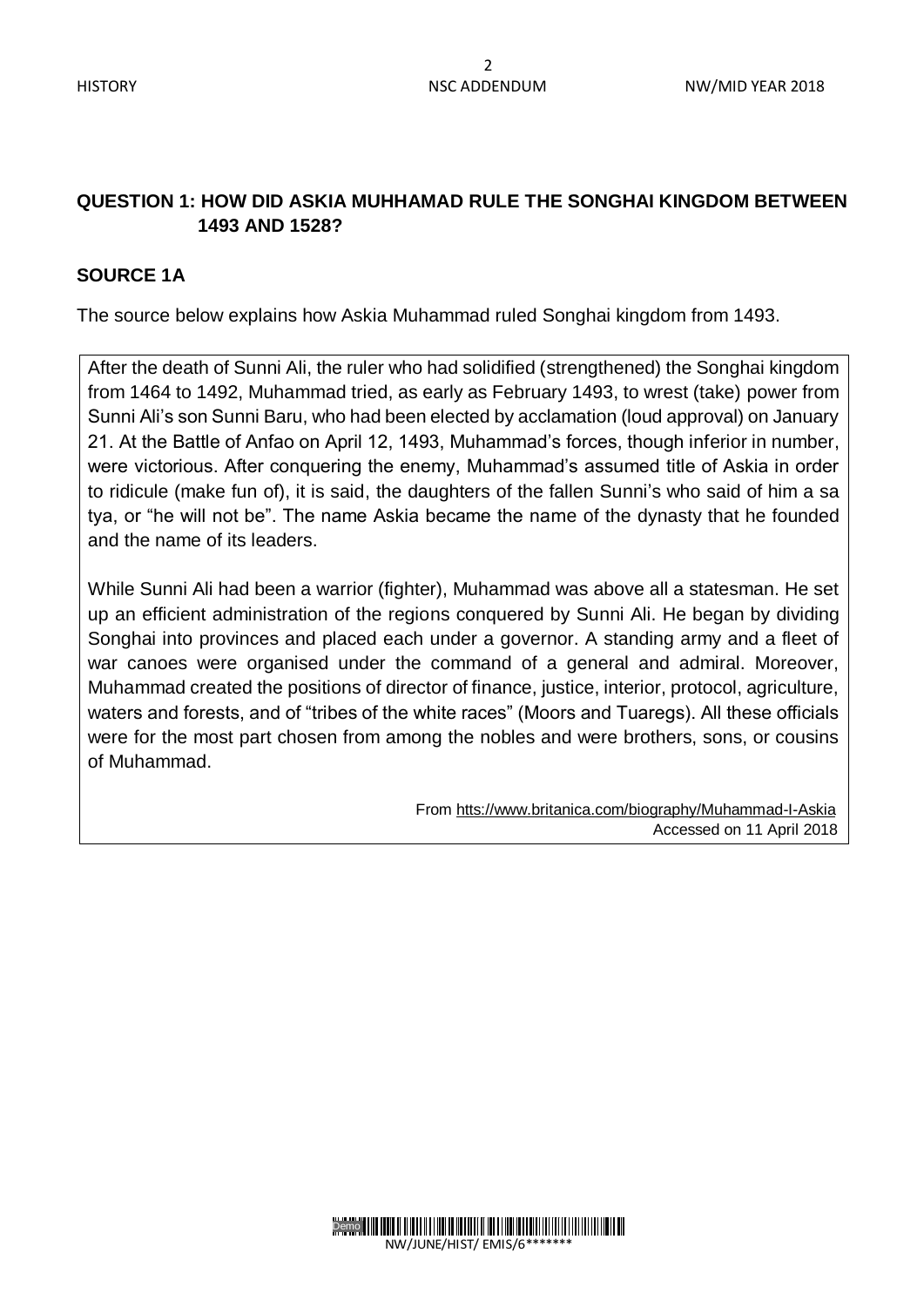#### **SOURCE 1B**

The source below focuses on how the kingdom of Songhai developed under Askia Muhammad, with focus on governance and education.

.. To secure the legitimacy of his usurpation (taking power by force) of the Sunni dynasty, Askia Muhammad allied himself with scholars from Timbuktu, and ushered in a golden age in the city for Muslim scholarship. He divided the empire into four parts and chose a viceroy (governor) to preside over each. Askia also made a way to have all of his family and relatives part of government, which brought more unity within the empire. He did this by taking the daughters of his vassal chiefs as his wives (polygamy), and he would marry his own daughters and nieces off to his subject chiefs, high dignitaries, governors and judges in turn. By doing this, majority of the prominent within the empire were in some way related to him.

Askia was also set on creating highly-advanced education institutions. Children of the Songhai Empire were all encouraged, despite religion or racial make-up, to study abroad by attending the Muslim universities in places like Europe and Asia, and likewise, scholars from around the world were invited to study in Timbuktu (Songhai). Because of Askia, Timbuktu garnered (got) the name of "The Queen of Sudan".

Anyone who threatened Askia's power was put to death without question, He also did not make it a secret that he firmly supported Islam, and he came down harshly on any nonbelievers who were natives (residents) to Timbuktu.

> [From blackhistory.com/content/62209/askia-the-great] Accessed on 11 April 2018

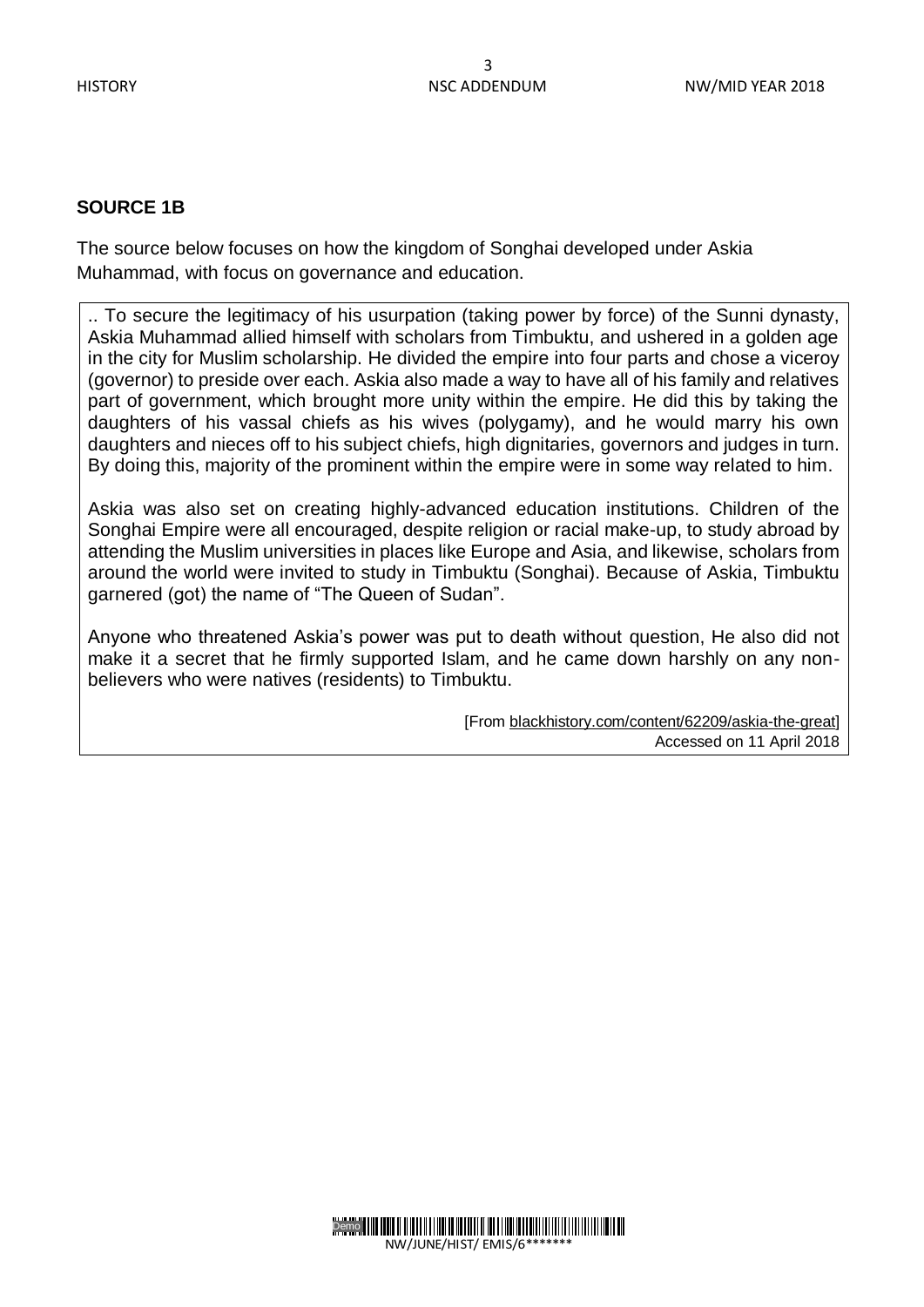#### **SOURCE 1C**

The visual source below outlines the Songhai kingdom's growth between 1493 and 1591.



 [From [www.storyboardthat.com/storyboards/mchhin/dirtyhjm\]](http://www.storyboardthat.com/storyboards/mchhin/dirtyhjm) Accessed on 12 April 2018

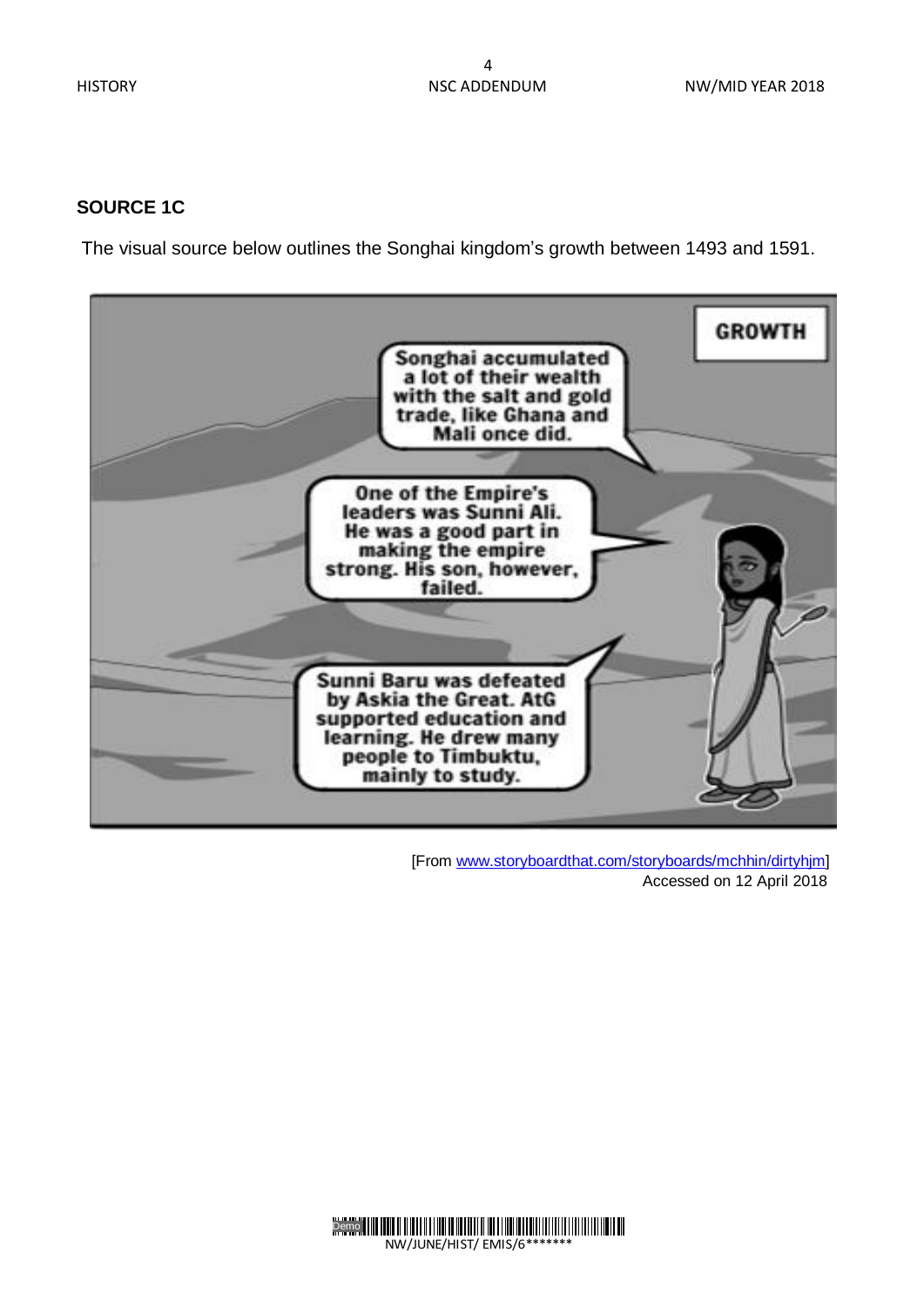#### **SOURCE 1D**

This is an extract explaining the changes in feudalism and the growth of the middle class in the European societies during the late  $15<sup>th</sup>$  century.

The slave trade was also important for the economic development of West Africa. For a long time, West African kingdoms had relied on slaves to carry out heavy work. The Songhai kingdom under the rule of Askia Muhammad used slaves as soldiers. Slaves were trusted not to overthrow their rulers. Slaves were also given important positions as royal advisors. Songhai rulers believed that slaves could be trusted to provide unbiased (fair) advice unlike other citizens who held a personal stake in the outcome of decisions. Slaves also worked on village farms to help produce enough food to supply the growing population in towns.

> From www/sahistory.org.za/article/Songhai-african-empire-15-16<sup>th</sup>-century Accessed on 11 April 2018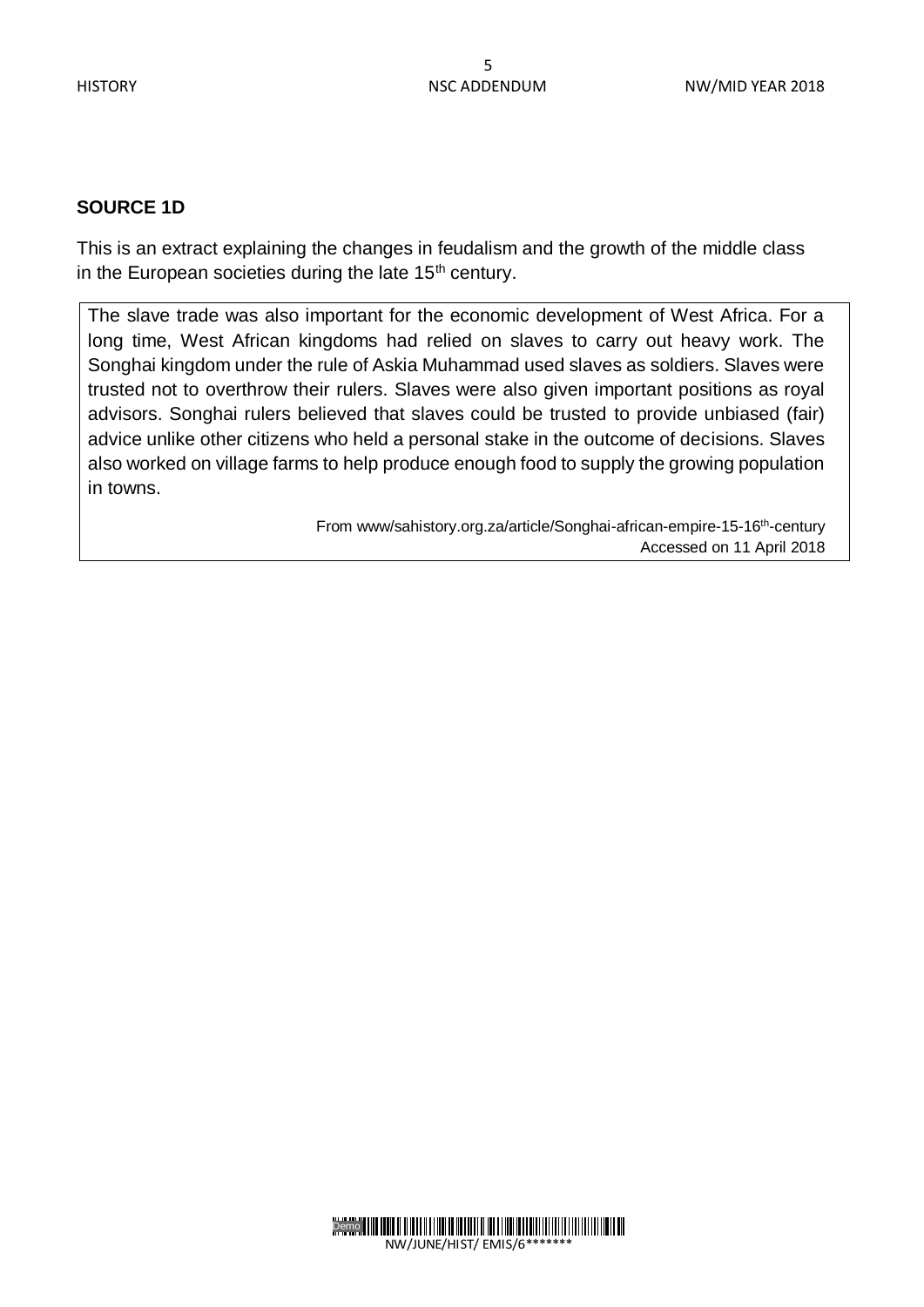## **QUESTION 2: HOW DID SOCIAL INEQUALITY CONTRIBUTE TO THE FRENCH REVOLUTION?**

### **SOURCE 2A**

**.**

.

The extract below focuses on the social classes in France before the Revolution.

The French Revolution was basically a war of the social classes. The middle class believed that in order to gain equality they had to get rid of the privileges that were stopping the progress of their rise in society. To do this they had to gain power within the government and make changes, such as, improving the tax system, creating a fair system of production where profits went to the producer, improving the whole economic system of the government, and plus many more. The revolution was a fight for equality; it was not a rebellion against poverty. Many of the French people had learned to live with poverty for they had been living in poverty for centuries. Before the Revolution, only fair reforms, or changes, were wanted by the people.

The Third Estate consisted of the common people. It included the middle class, peasants and city workers. The middle class was made up of the merchants and manufacturers, lawyers, doctors and others. Peasants were the largest group within the Third Estate. They were forced to pay large taxes, tithes to the church, and rents to their landlords for the land that they lived on. The city workers were servants, apprentices, and household maids.

The major cause of the French Revolution was the differences that these three groups had. France suffered from severe economic problems. The French government borrowed significant amounts of money to pay for the wars of Louis XIV. These costs greatly increased the national debt.

> [From htts://www.bartlyby.com/essay/The French-Revolution-A war of social classes Accessed on 11 April 2018

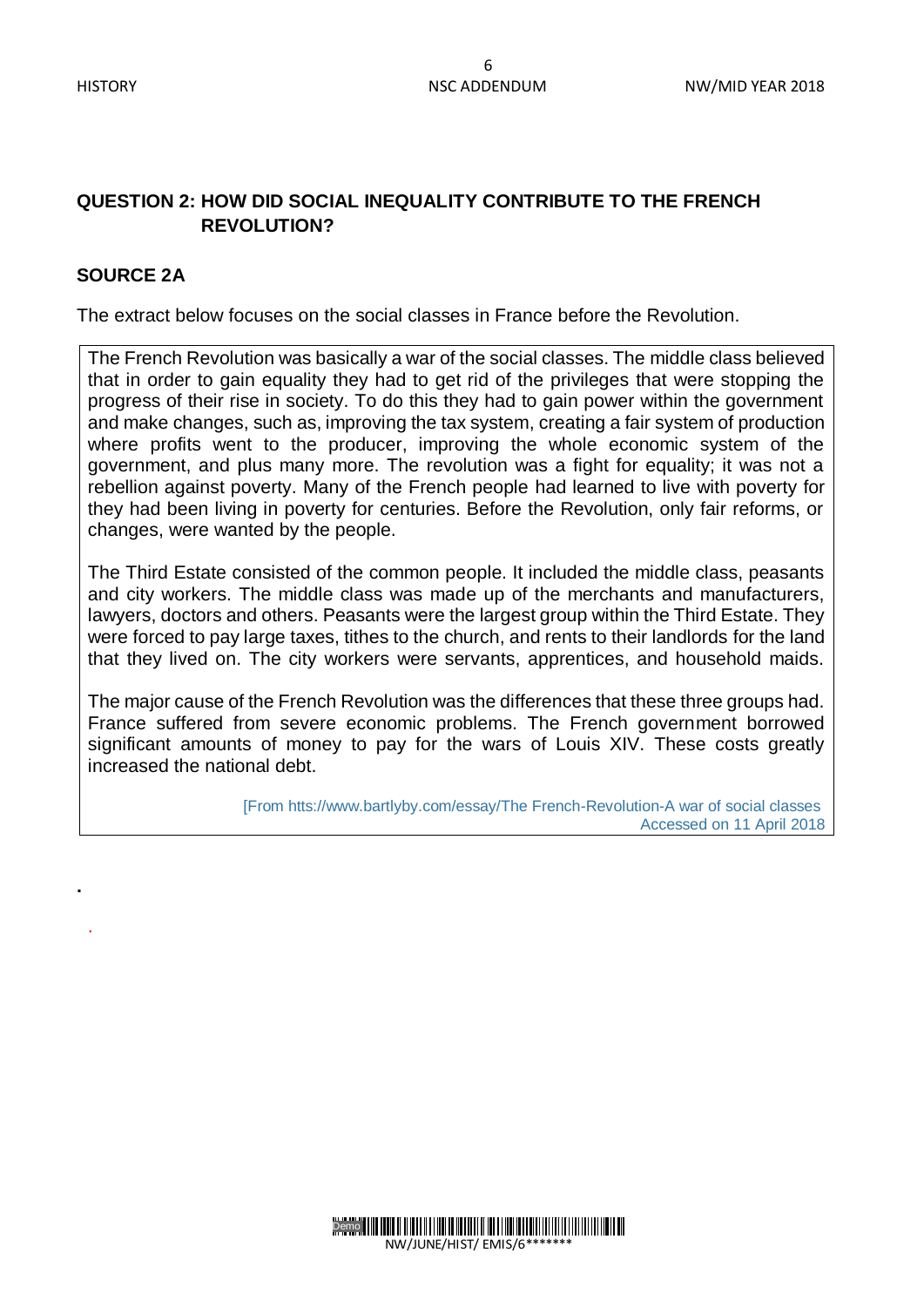#### **SOURCE 2B**

This cartoon from 1789 shows a peasant being crushed by the weight of the clergy and nobles.



[From htts://crozieronstuff.com/second-estate]